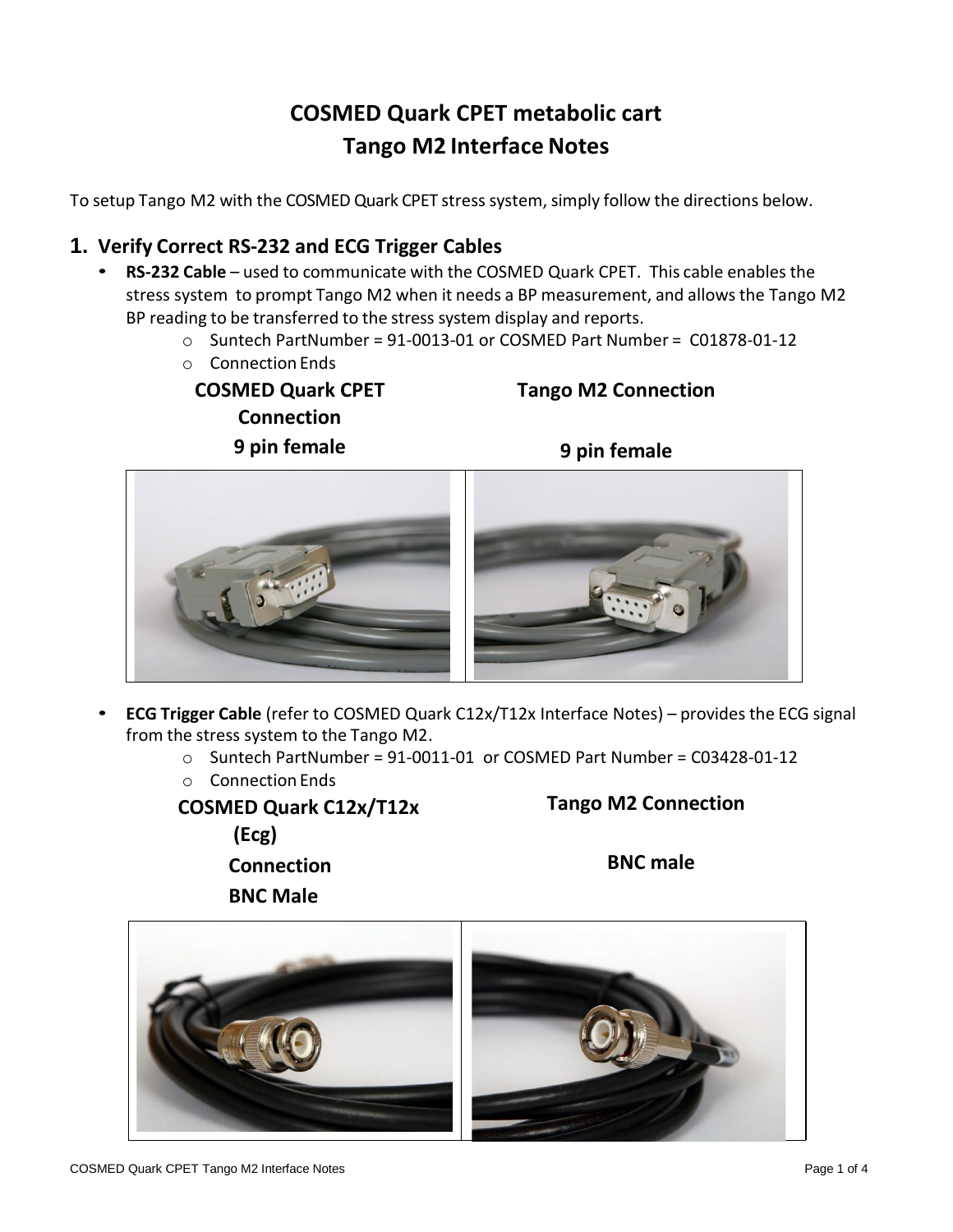

### **2. Connect the RS-232 Cable**

From: the RS-232 connection on the rear panel of the Tango M2.

To: the AUX RS232 port on the back of COSMED Quark CPET unit.

### **3. Connect the ECG Trigger Cable**

From: the BNC External ECG connection on the rear panel of the Tango M2.

To: the BNC connection on the COSMED Quark C12x/T12x.

### **4. Tango M2 Monitor Setup**

- a. When the operating screen is displayed, press the **SELECT** button once. This will bring up the **MAIN MENU** screen.
- b. Using the UP or DOWN arrows, highlight **MONITOR SET UP** and press the **SELECT** button.
- c. Using the UP or DOWN arrows, highlight **STRESS SYSTEM** and pressthe **SELECT** button.
- d. Using the UP or DOWN arrows, scroll through the list until **Custom** is highlighted and press the **SELECT** button to confirm the choice.
- e. Using the UP or DOWN arrows, select **EXIT** twice to return to the operating screen.

# **5. COSMED Quark CPET System Setup**

To enable Systolic/Diastolic pressure measurement in the PFT Ergo software:

- 1. Go to Options → Settings
- 2. Uncheck "Disable Tango Sbp/Dbp measuring device" option, if checked
- 3. Click Ok to close the Settings Dialog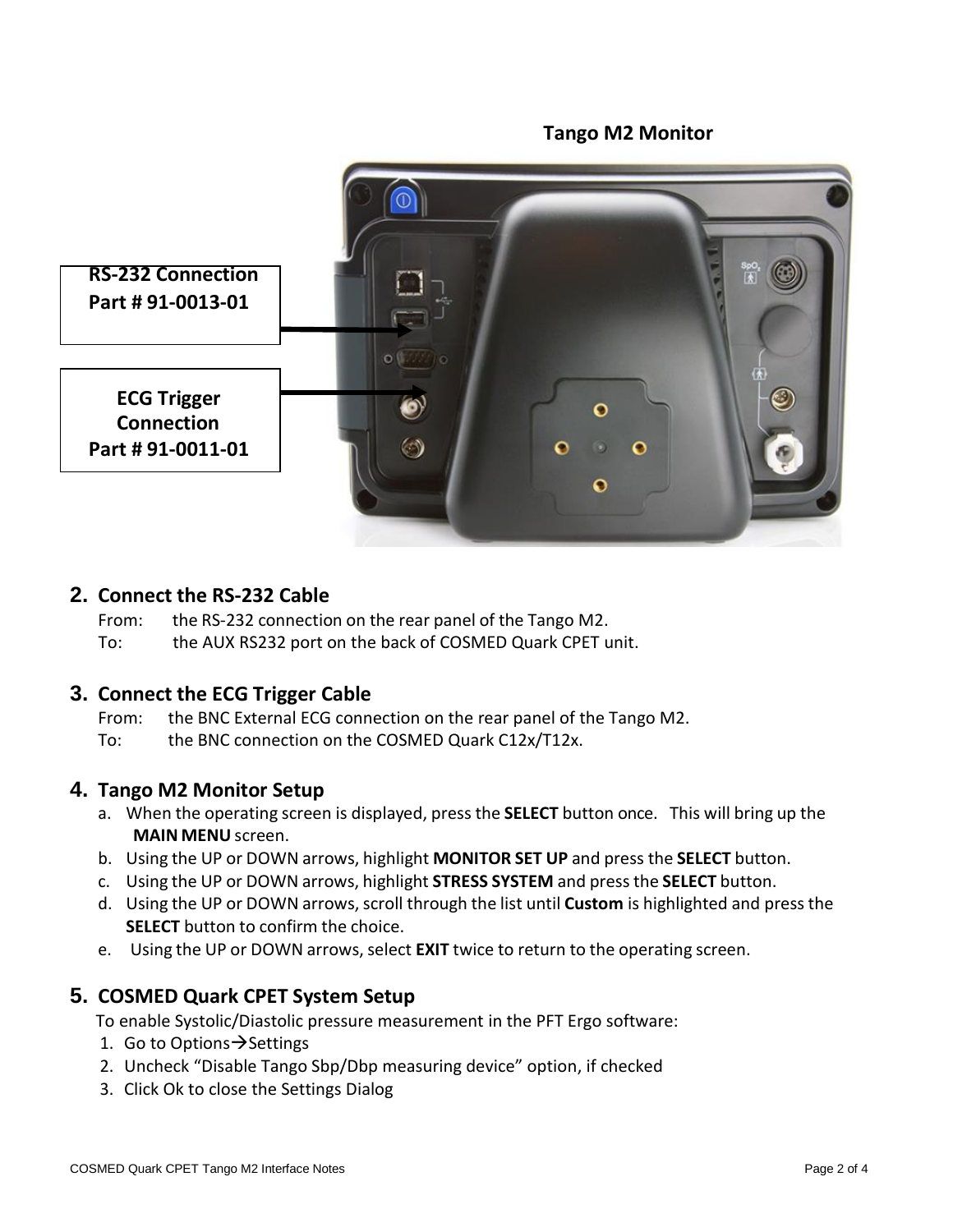If you want to use a specific protocol and start automatically Syst**olic**/Diast**olic** pressure measurement during the test:

- 1. Go to Options→Real Time→Test Protocols
- 2. Create a new protocol or edit an existing one
- 3. Select a step and click edit
- 4. Check "Syst/Diast. pressure" option and click "OK"
- 5. Repeat this operation for each step in which you want perform a Syst/Diast. pressure measurement (recommendation: keep a time interval of at least 3 minutes between BP measures)

# **FAQs for Tango M2**

- **Q. The Tango M2 displays a Status Message. What does it mean and what do I do?**
- **A.** See the eLibrary within your Tango M2 for quick troubleshooting tips. You can find the eLibrary under the Main Menu; select Monitor Setup  $\rightarrow$  E-Library  $\rightarrow$  Status Messages. You can also look in the Tango M2 User Manual under the *Status Messages & Alarms* section for details on each Status Message and solution.
- **Q. The Tango M2 monitor returns a result of 0/0 after blood pressure (BP) measurements. What do I need to do to get a BP reading?**
- **A.** There are certain noisy conditions where the Tango M2 cannot accurately measure BP. When the Tango M2 encounters these situations, it returns a reading of 0/0. Microphone placement is critical for reliable operation of the Tango M2; there are many places to find cuff placement help.
	- a. See the eLibrary within your Tango M2 for quick cuff placement tutorials. You can find the eLibrary under the Main Menu; select Monitor Setup  $\rightarrow$  E-Library  $\rightarrow$  Tutorials.
	- b. Look in the Tango M2 User Manual under the *Using Tango M2 during a Stress Test* section for details on each type of cuff; the Orbit-K and the Single Patient Use (SPU) kit.
	- c. Follow the instructions in the **Cuff Tutorial** (located on the SunTech Medical website under Support  $\rightarrow$  Customer Technical Support  $\rightarrow$  Video Tutorials) for correct microphone placement.
- **Q. Can I use a heart rate or blood pressure simulator to test whether the Tango M2 is working correctly with my stress system?**
- **A.** You cannot use a heart rate or blood pressure simulator to test whether the Tango M2 is working with your stress system. The Tango M2 monitor requires that the ECG signal and the Korotkoff sounds, collected by the microphone in the cuff, originate from the same source, meaning the patient.

### **Q. How can I adjust the brightness of the Tango M2 display?**

- **A.** You can adjust the contrast of the Tango M2 display by following these steps:
	- 1. When the operating screen is displayed, press the **SELECT** button once. This will bring up the **Main Menu** screen.
	- 2. Using the UP or DOWN arrows, highlight **Monitor Setup** and press the **SELECT** button.
	- 3. Using the UP or DOWN arrows, highlight **Brightness** and press the **SELECT** button.
	- 4. Using the UP or DOWN arrows, modify the contrast of the screen. When you are finished, and press the **SELECT** button to confirm the choice.
	- 5. Using the UP or DOWN arrows, select **EXIT** twice to return to the operating screen.